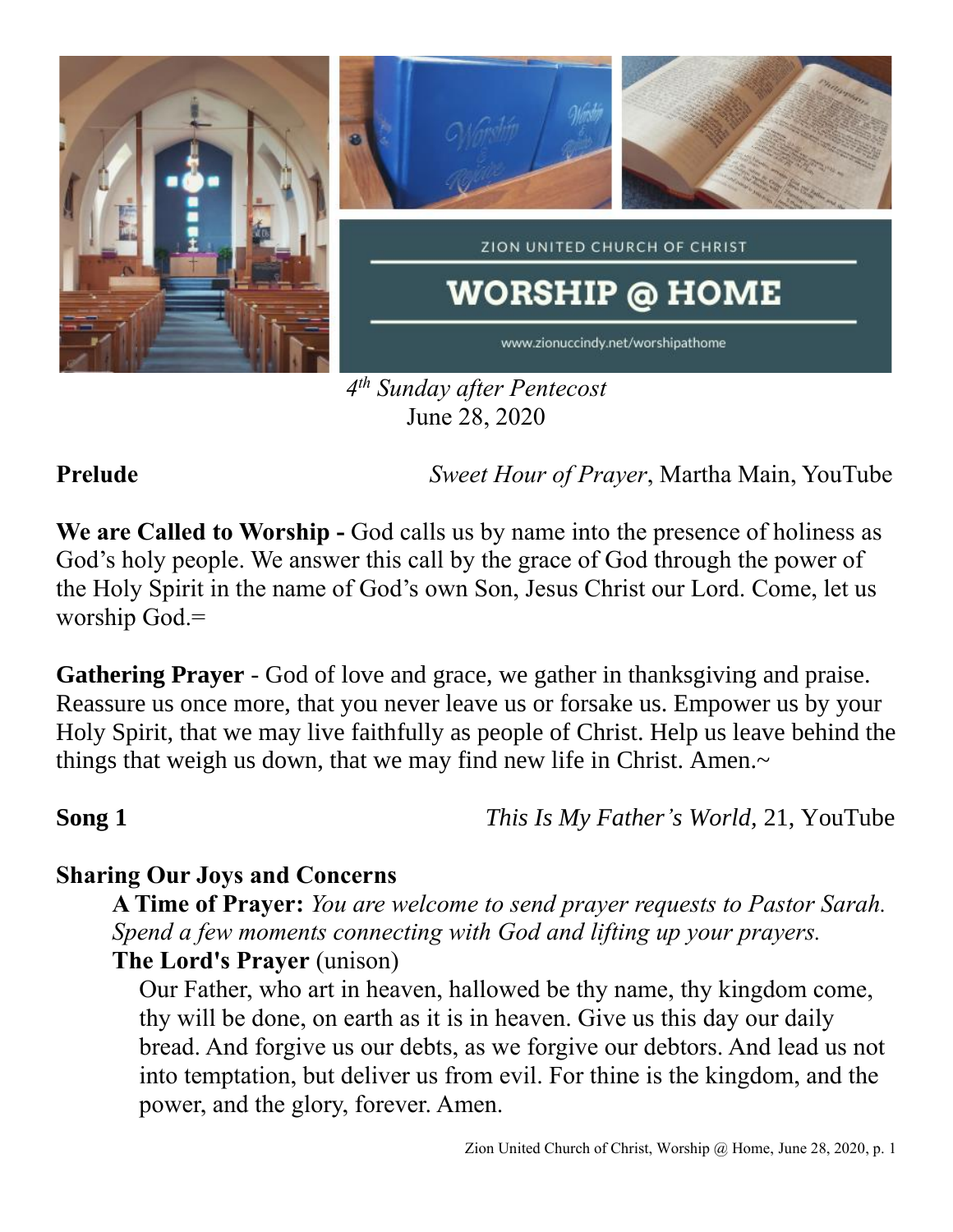**Special Music** *Open Our Eyes*, YouTube Martha Main on piano and Michael Main on guitar

**Song 2** *Lord, I Want to Be a Christian*, 457, YouTube

### **We Hear God's Word** Matthew 10:40-42

40 'Whoever welcomes you welcomes me, and whoever welcomes me welcomes the one who sent me. <sup>41</sup>Whoever welcomes a prophet in the name of a prophet will receive a prophet's reward; and whoever welcomes a righteous person in the name of a righteous person will receive the reward of the righteous; <sup>42</sup>and whoever gives even a cup of cold water to one of these little ones in the name of a disciple—truly I tell you, none of these will lose their reward.'

## **Spiritual Practice of the Week**

Living in this "new normal" as we continue to navigate this deadly pandemic, the way we welcome one another has changed. We aren't able to open up our homes for big parties and get-togethers. Our desire to reach out and shake someone's hand or give them a big hug brings with it great risk. Our warm, welcoming smiles are hidden behind masks. Welcoming one another and hospitality are Biblical values that Jesus lifts up and models for his disciples. What creative ways might you extend welcome and hospitality in this new age of social distancing? Maybe each time you put on your mask you might lift up a prayer that others see your mask as a sign of welcome as you take this small but potentially life-saving step to help create a safe space to keep those around you healthy and well.



**Meditation** *Welcome Sign*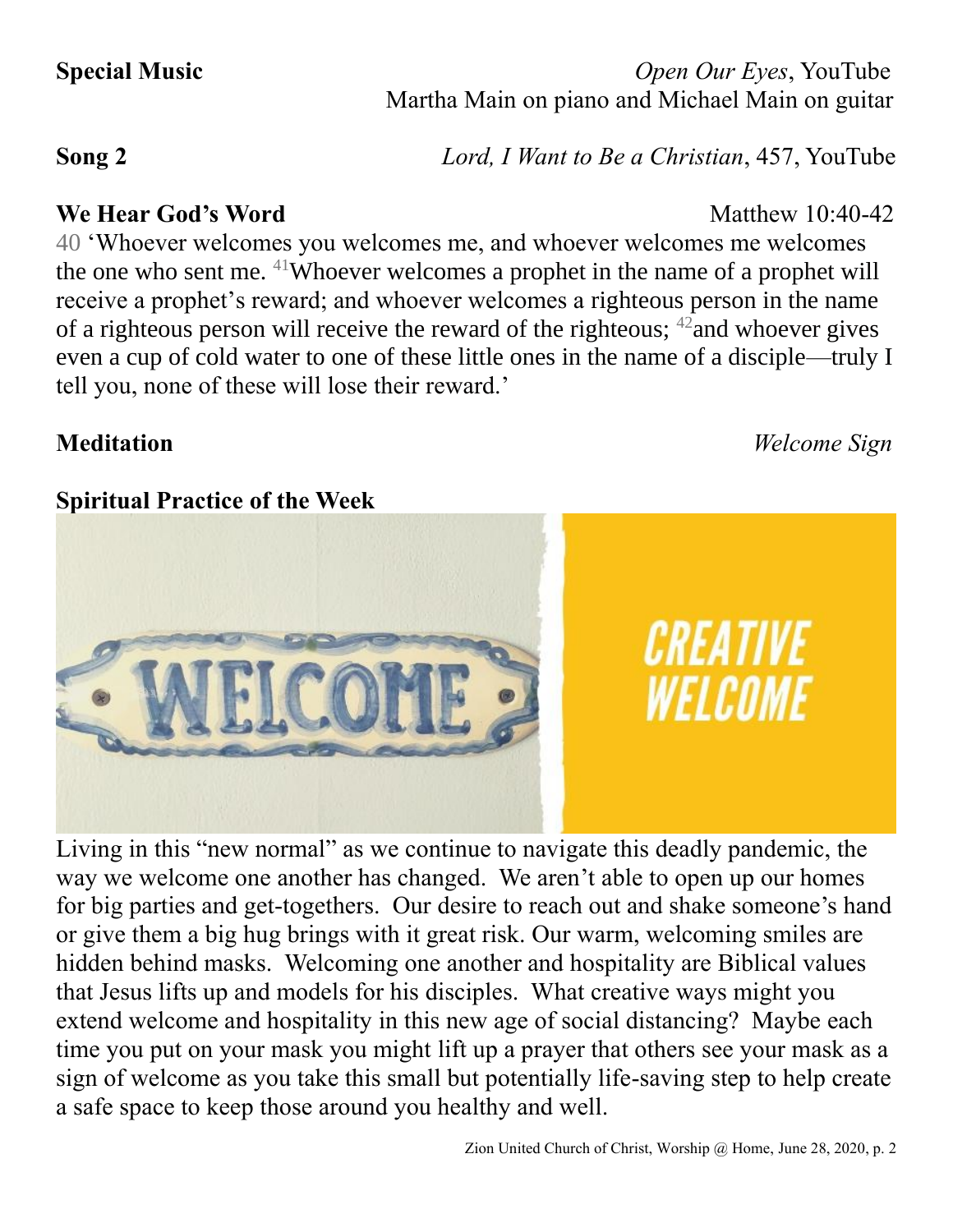# **We Respond to God's Word with Our Giving Offertory**

Friends, we may not be together in person today as we worship, but the ministry of our church goes on. During this time when we are apart, we are still in need financial support for our ministry.

You're invited to take out your checkbook in these moments. As you write out your offering, be prayerful with each letter and number. In times such as these, when money becomes tight and our economy in under strain, God invites us to be generous and give what we can. These are gifts we freely give, as we are able and as we are called.

We ask that you please mail in your offerings to our office. Zion United Church of Christ 8916 E. Troy Ave. Indianapolis, IN 46239

You can now submit your offerings on our website through a secure PayPal donation button. Please know that PayPal receives a 2.2% processing fee and a \$0.30 transaction charge. You are able to set up reoccurring, monthly payments. Check it out on our website at www.zionuccindy.net/donate.

**\*The Doxology** (Please sing the version that is most meaningful to you)

*Version 1 Praise God from whom all blessings flow; Praise him all creatures here below; Praise him above, ye heavenly host: Praise Father, Son, and Holy Ghost. Amen.*

*Version 2 Praise God from whom all blessings flow; Praise God all creatures here below; Praise God for all that love has done; Creator, Christ, and Spirit One. Amen.* 

**\*We Give Thanks** (unison) – Welcoming One, bless these gifts with your Spirit transform these gifts into the balm that your world needs. In these gifts, may we welcome in a new world of love. Amen.+